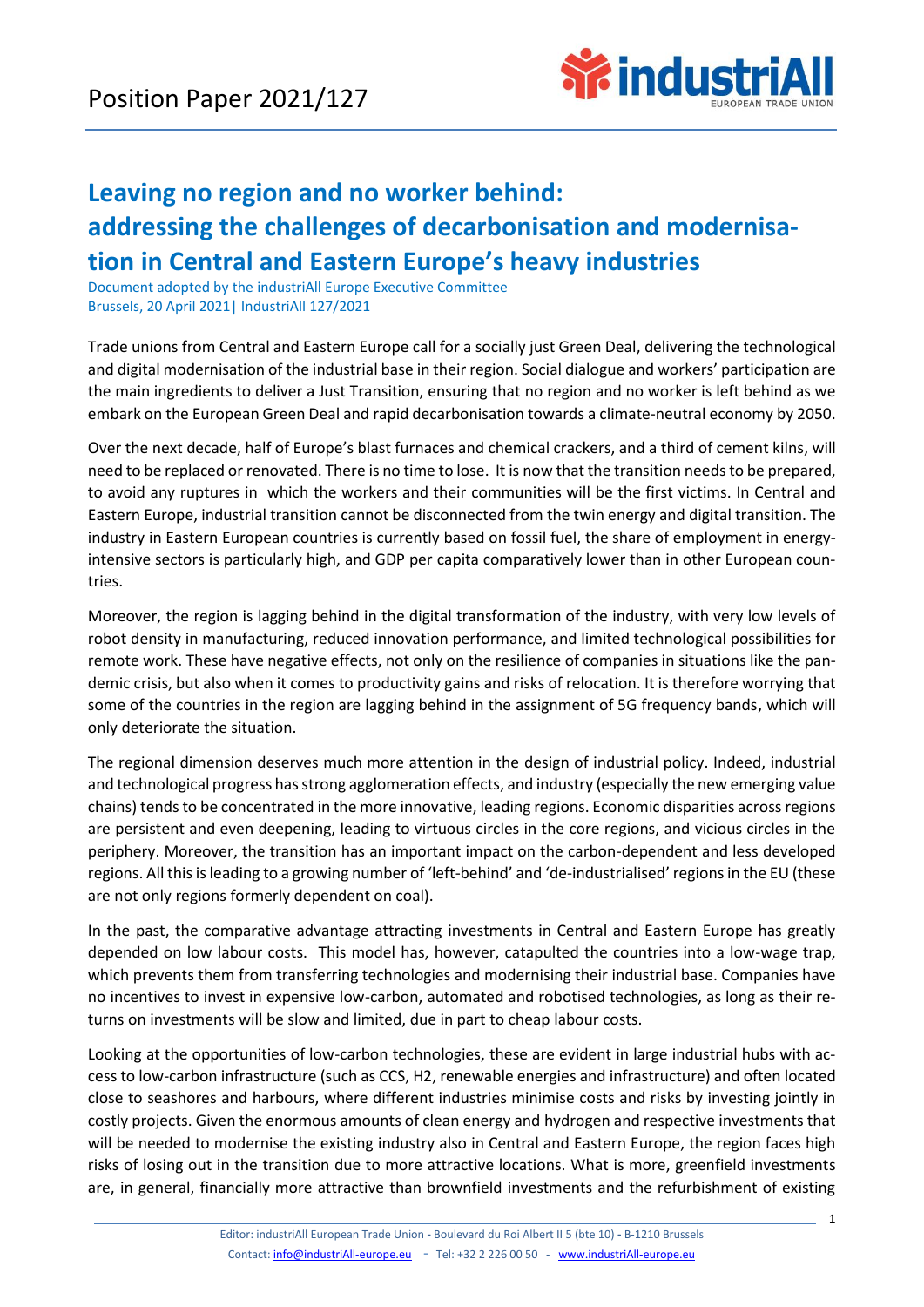plants. The low-wage trap is also a major reason why the region is lagging behind in the digital transformation of the industry.

Traditional carbon-intensive industries have a history of providing well-paid, secure and stable jobs based on workers' participation and strong collective agreements and not just in Central and Eastern Europe. While workers do not cling to carbon-intensive jobs, they are concerned about some of the new industries and companies' practices of undermining workers' rights and employment conditions. They are also concerned that, in the absence of anticipation of change and comprehensive planning, the new jobs being created in compensation for job losses are not at an equivalent level.

We strongly believe in the employment potential of new decarbonised technologies and industries in Europe's regions, but we urgently call for Just Transition and Recovery Plans to be linked to the condition of strong social dialogue with trade unions and the objective to create equivalent high- quality employment in transitioning regions.

The EU's policies, including the recovery package and Just Transition Mechanism, will need to ensure the creation of high-quality industrial jobs in the CEE, before the full phase-out of coal mining and coal-fired power. The EU recovery package must also prevent the widening of the already existing big gap in the digitalisation of Europe's industry.

We welcome the Commission's earmarking of funding resources of 20% for digitalisation and 37% for climaterelated expenditure, but these guidelines for investments do not guarantee that the funds are going to the urgently needed modernisation of the industry. So far, no Member State is planning to invest it in the digital transformation of the industry (other areas are foreseen, such as public services or infrastructure). This is particularly worrying for Central and Eastern Europe, where the decisions to digitalise are mostly taken by companies due to the lack of national digitalisation plans and funds. The EU recovery package must correct this situation and contribute to the development of a carbon-neutral and digital industry across Europe if we want the EU industry to be a competitive leader globally.

It will be important to streamline the different budgets within the current Multiannual Financial Framework dedicated to digitalisation and to ensure that investments are targeted. Programmes dedicated directly to digitalisation, digital infrastructure and modernisation should take the regional and industrial scope into account as well. The 2030 digital targets should include a strong industrial dimension and set out ambitious milestones for how to best use the synergies between the green and the digital transition, with a focus on employment, qualification and resource-efficiency .

It is critical that the EU uses this opportunity to modernise and transform its industrial sectors and their supply chains, so that they remain competitive in a world of lower emissions. The European Commission needs to demonstrate that the future energy needs of industry and society can be met through the Green Deal, at affordable prices. This demands a strong European industrial policy strategy – the ETS is not an industrial policy alone and is not sufficient to reach climate neutrality. The carbon border adjustment mechanism has a role to play, but it is not a silver bullet, and must not be seen as a revenue source for repaying recovery funds. We are concerned about the danger of intra-EU fragmentation and rising regional inequalities within and between countries.

It is equally critical that the recovery package supports workers, creates decent and low- carbon jobs, and maintains existing industrial jobs, while helping sectors to transform. Trade unions will play a central role in getting this result, from political intervention to collective bargaining and organising.

To make the transition future-proof, sustainable and just for workers, the EU recovery package and Just Transition Mechanism will need to build on and support initiatives that ensure the creation of good jobs in Central and Eastern Europe before the phase out of coal-mining and coal-fired power in particular.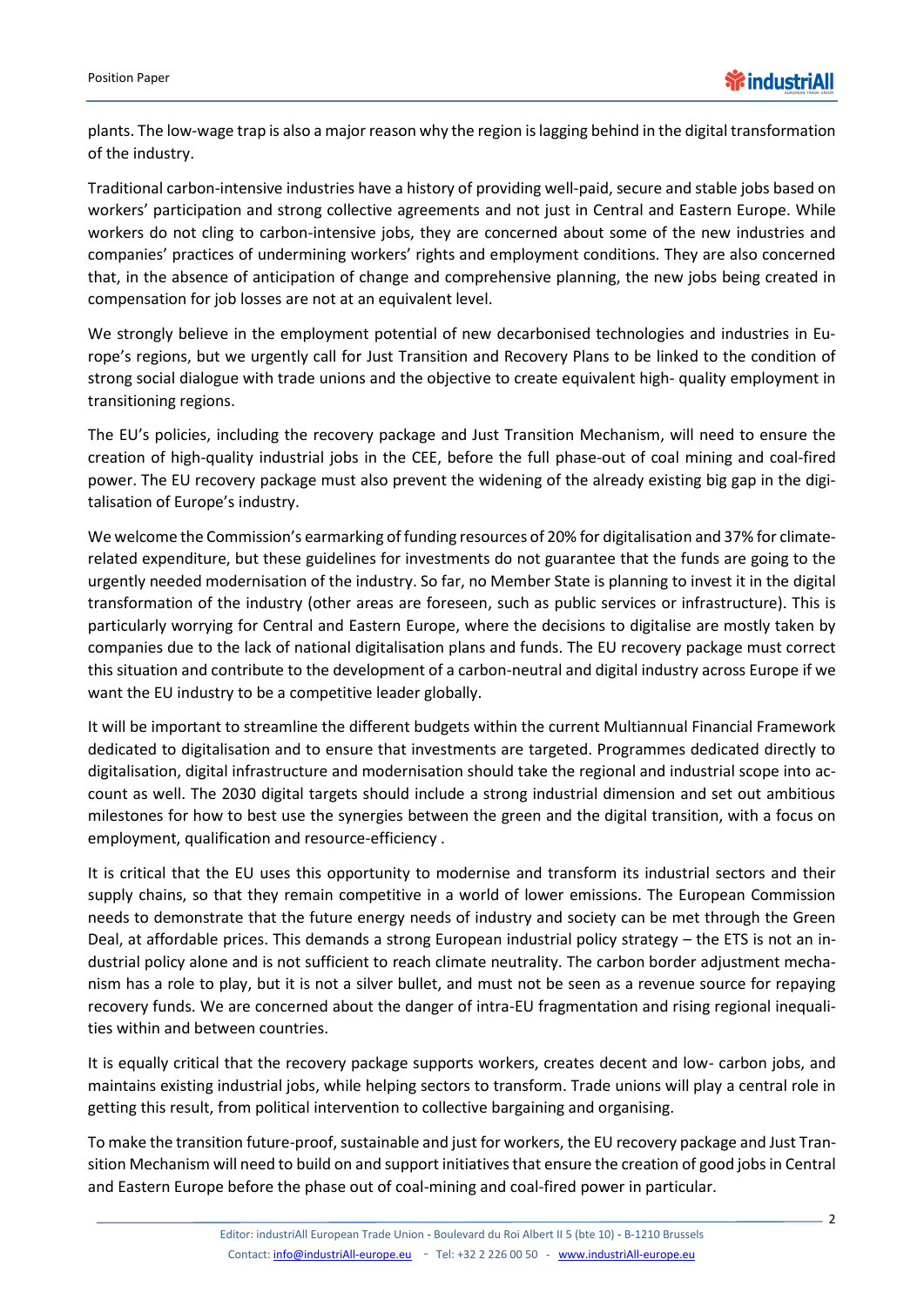To achieve this aim, national and regional Just Transition plans are urgently needed. To ensure their social acceptance and significance at local level, it is crucial that workers and their representatives in trade unions are fully engaged in the elaboration and implementation of these plans. With the devastation of the COVID-19 crisis, recovery packages and climate action must address the core concerns of working people. They must prioritise social protection and good jobs. Workers and their unions need to be at the table to make sure this happens and to feel confident that there will be good jobs and thriving communities on the other side. Ambitious skills strategies and quality jobs are needed. Governments, industry, Social Partners and the education sector should work together to make sure that both the existing and future workforces are well prepared for the challenges of the twin transition.

To ensure the just transformation of regions currently dependent on heavy industries across Central and Eastern Europe, national recovery plans, Just Transition plans and modernisation funding must address the following:

- **Reinforce social dialogue** Workers and their unions need to be at the table to feel confident that there will be good jobs and thriving communities on the other side. There are substantial problems in many countries, with an erosion of social dialogue and government attacks on trade unions (in Slovakia, Hungary, etc.). To achieve the Green Deal, national and regional Just Transition plans are urgently needed. To reach a competitive digital economy and industry, national digitalisation plans are a must. To ensure their social acceptance and significance at local level, it is crucial that workers and their representatives in trade unions are fully engaged in the elaboration and implementation of these plans. Trade union involvement should be a mandatory condition for European funding. A strong legal reinforcement of social dialogue structures and trade union rights will be crucial for trade unions to play their real role in the transition of the world of work.
- **A sustainable industrial strategy** at EU, national and sectoral level that is able to deliver on the twin green and digital transition and attract sustainable investments in best available technologies, infrastructure, renovation and technology transfer to Central and Eastern Europe. These strategies must be mutually reinforcing and in line with EU targets and support programmes. It is vital to actively involve the social partners in the development of the strategies that will shape their future.
- **Ensure a level playing field in global markets:** the EU must focus on safeguards introduce a Carbon Border Adjustment Mechanism, extend steel sector safeguards - beyond June 2021 - to keep EU companies competitive in the world.
- **Ensure regional and sectoral circumstances are reflected in the ETS revision and 'Fit to 55' package** - regional flexibilities, etc. Adopt fairer rules for the allocation of emission allowances, taking into account the specific role and importance of the steel industry for European countries. With long investment cycles of typically 20 to 40 years, heavy industries require predictability. While the 2050 climate neutrality objective provides clarity for the next investment cycle and intermediate targets are necessary to ensure its achievement, the unexpected tightening of intermediate targets might create stranded assets and will threaten their global competitiveness.
- **Develop comprehensive job creation and transformation plans** to deliver a Just Transition and underpin a **future-proof sustainable industrial policy** – through investment in best available technologies in the region, renovation and technology transfer and use of public procurement criteria. In responding to the EU's Green Deal, raw materials and industrial policy strategies call for strategic open autonomy. There are potential, specific job opportunities for industries in Central and Eastern Europe to be grasped. The lack of legacy technologies in the region can be also an advantage, because it enables digital transformation without the inertia of outdated systems. In other words, in many cases it can be easier to build a factory with the latest available technology from scratch, than to change the outdated technology in one where it has already been in use. However, clear national transformation plans are needed to ensure that companies indeed invest and create these green and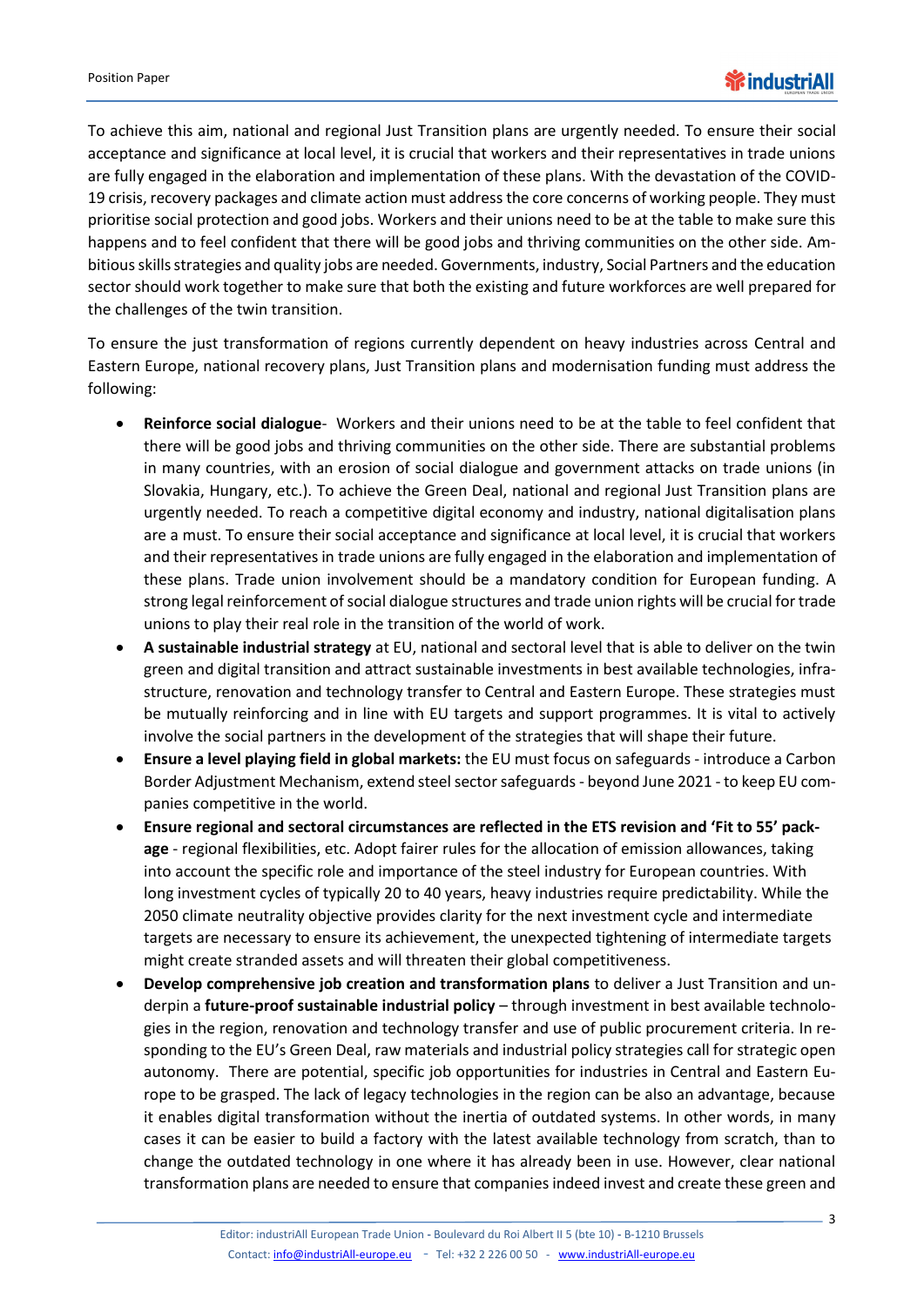digital jobs and workplaces. It is vital that these transformation plans are tied to strong social dialogue and the creation of high-quality employment.

- **Investment**  there are substantial needs in terms of infrastructure in the region. And more broadly, the decarbonisation of energy-intensive industries demands a rethinking about resources  $-e.g.$  the first call for the ETS' Innovation Fund showed massive deficit – according to DG GROW, €20bn worth of projects bidding for nearly €2bn of available funds. How can these investment gaps be filled? Will priority be given to 'periphery industrial regions'? The newly created Just Transition Fund is a milestone, but to our regret, the amounts available do not match the challenge of decarbonising industry and preventing decarbonisation translating as deindustrialisation. Huge investment gaps are also present in the digital transformation of the industry in the region, because for the moment it is only up to companies to decide whether to invest or not, without any national plans or national funds to support them. Specific guidelines, as well as monitoring and enforcement structures, to ensure that the EU recovery funds will boost the twin digital and green transition of industry are urgently needed. Eventually, investments in the twin digital and green transition have to be considered not as costs, but as opportunities, whose benefits – sustainability, long-term competitiveness and employment - will be recovered in the long-term.
- **Address the distributional effects of decarbonisation –** Energy poverty is a daunting reality in many Central and Eastern European Countries already today. In 2019, 30% of households in Bulgaria could not afford to keep their house warm, closely followed by Lithuania, where the percentage of households was 26.7% (Eurostat, 2019). Affordability of energy and low-carbon products to low and medium-income households are prerequisites for the Just Transition, while access to abundant and reliable clean energy sources at low prices is vital for the competitiveness of large industrial energy users. Carbon contracts for difference could play a major role to cushion the impact of increasing production costs.
- **Well-funded active labour market policies -** there is no 'one size fits all' model for workers affected by decarbonisation. A toolbox is needed, as in any form of economic restructuring. Individual plans and strong skills and education policies are vital. Implement proper social and economic impact assessment of the consequences of the industrial transformation on employment, sectors and regions. Use information and consultation rights in due time to prepare the workforce for the upcoming challenges. Avoid mass redundancies by timely anticipating change (early retirement, internal mobility inside the company). For employees that have to leave the company, organise a smooth transition from one job to another, using an individualised approach.
- **Skills and training plans are vital** to address existing skills gaps and to better relate labour market needs and the provision of skills. In the context of the twin green and digital transition, upskilling and reskilling (particularly digital skills) will be vital. **Making re-training and re-employment a shared responsibility of all: companies, social partners, regional development agencies, public employment services, authorities.** In Central and Eastern Europe, the lack of a skilled workforce must be understood in the context of the low-wage trap. The percentage of STEM graduates in the region is around the European average of 25%, and in some cases, like Romania, Slovenia, Lithuania or Estonia, it is even higher. However, the region is facing a huge brain drain, because many graduates decide to leave their native countries for better paid jobs in Western Europe.
- **Social protection -** Establish safety nets of social protection for workers whose jobs will be at risk (e.g. with stronger national social security systems and reinforced labour laws). The EU should extend temporary measures financing unemployment, such as SURE, as long as necessary.
- Real wages must increase, ensuring a fair share of productivity gains and supporting a wage-led recovery. Economic convergence must also be underpinned by strategies promoting wage convergence between Eastern and Western Europe and by preventing the use of wage levels as internal